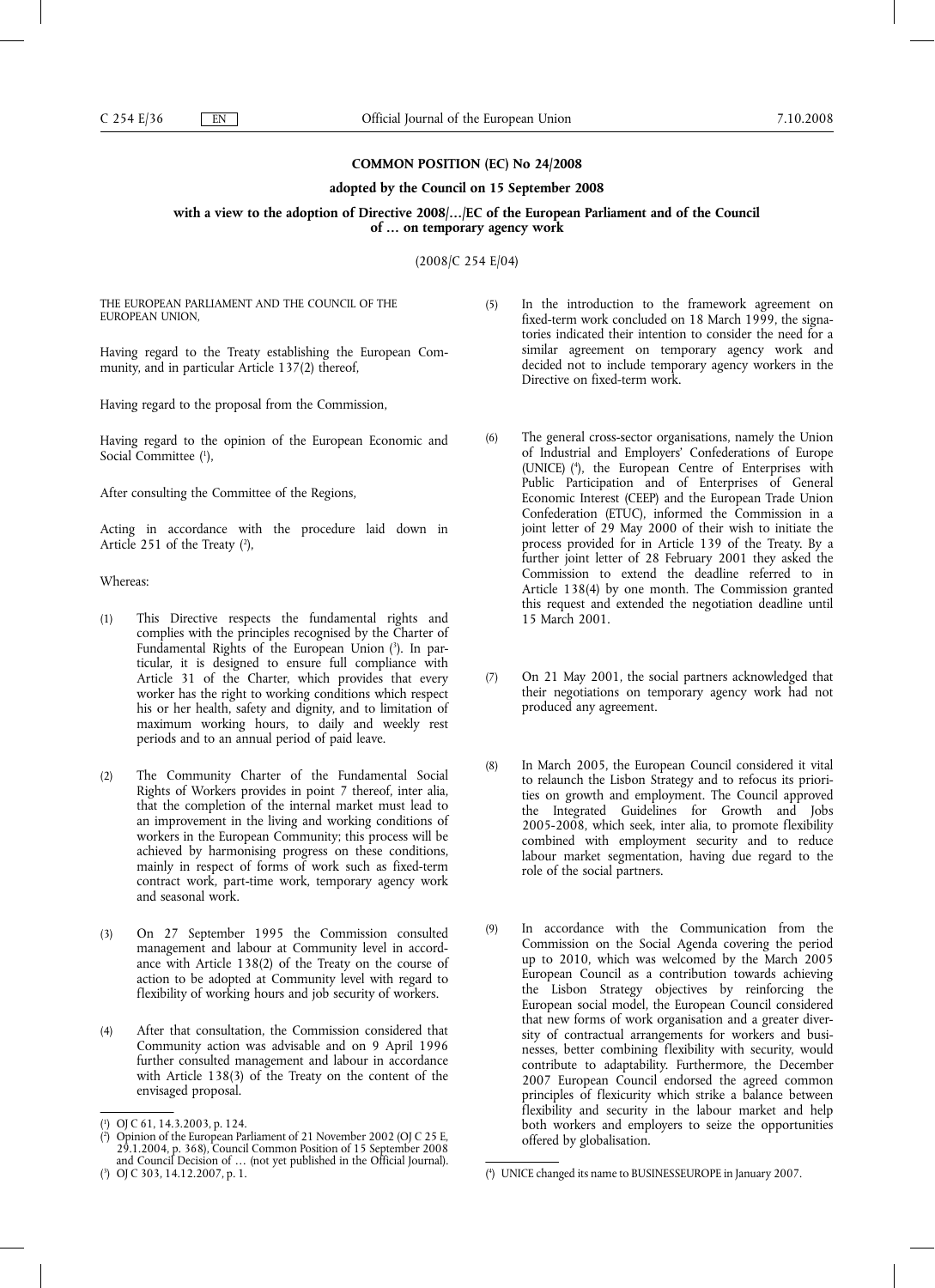- (10) There are considerable differences in the use of temporary agency work and in the legal situation, status and working conditions of temporary agency workers within the European Union.
- (11) Temporary agency work meets not only undertakings' needs for flexibility but also the need of employees to reconcile their working and private lives. It thus contributes to job creation and to participation and integration in the labour market.
- (12) This Directive establishes a protective framework for temporary agency workers which is non-discriminatory, transparent and proportionate, while respecting the diversity of labour markets and industrial relations.
- (13) Council Directive 91/383/EEC of 25 June 1991 supplementing the measures to encourage improvements in the safety and health at work of workers with a fixed-duration employment relationship or a temporary employment relationship (1 ) establishes the safety and health provisions applicable to temporary agency workers.
- (14) The basic working and employment conditions applicable to temporary agency workers should be at least those which would apply to such workers if they were recruited by the user undertaking to occupy the same job.
- (15) Employment contracts of an indefinite duration are the general form of employment relationship. In the case of workers who have a permanent contract with their temporary-work agency, and in view of the special protection such a contract offers, provision should be made to permit exemptions from the rules applicable in the user undertaking.
- (16) In order to cope in a flexible way with the diversity of labour markets and industrial relations, Member States may allow the social partners to define working and employment conditions, provided that the overall level of protection for temporary agency workers is respected.
- (17) Furthermore, in certain limited circumstances, Member States should, on the basis of an agreement concluded by the social partners at national level, be able to derogate within limits from the principle of equal treatment, so long as an adequate level of protection is provided.
- (18) The improvement in the minimum protection for temporary agency workers should be accompanied by a review of any restrictions or prohibitions which may have been imposed on temporary agency work. These may be justified only on grounds of the general interest regarding, in particular the protection of workers, the requirements of safety and health at work and the need to ensure that the labour market functions properly and that abuses are prevented.
- (19) This Directive does not affect the autonomy of the social partners nor should it affect relations between the social partners, including the right to negotiate and conclude collective agreements in accordance with national law and practices while respecting prevailing Community law.
- (20) The provisions of this Directive on restrictions or prohibitions on temporary agency work are without prejudice to national legislation or practices that prohibit workers on strike being replaced by temporary agency workers.
- (21) Member States should provide for administrative or judicial procedures to safeguard temporary agency workers' rights and should provide for effective, dissuasive and proportionate penalties for breaches of the obligations laid down in this Directive.
- (22) This Directive should be implemented in compliance with the provisions of the Treaty regarding the freedom to provide services and the freedom of establishment and without prejudice to Directive 96/71/EC of the European Parliament and the Council of 16 December 1996 concerning the posting of workers in the framework of the provision of services  $(2)$ .
- (23) Since the objective of this Directive, namely to establish a harmonised Community-level framework for protection for temporary agency workers, cannot be sufficiently achieved by the Member States and can therefore, by reason of the scale or effects of the action, be better achieved at Community level by introducing minimum requirements applicable throughout the Community, the Community may adopt measures in accordance with the principle of subsidiarity as set out in Article 5 of the Treaty. In accordance with the principle of proportionality, as set out in that Article, this Directive does not go beyond what is necessary in order to achieve that objective,

HAVE ADOPTED THIS DIRECTIVE:

# *CHAPTER I*

# *General provisions*

# *Article 1*

# **Scope**

1. This Directive applies to workers with a contract of employment or employment relationship with a temporarywork agency who are assigned to user undertakings to work temporarily under their supervision and direction.

2. This Directive applies to public and private undertakings which are temporary-work agencies or user undertakings engaged in economic activities whether or not they are operating for gain.

<sup>(</sup> 1 ) OJ L 206, 29.7.1991, p. 19. (

<sup>2</sup> ) OJ L 18, 21.1.1997, p. 1.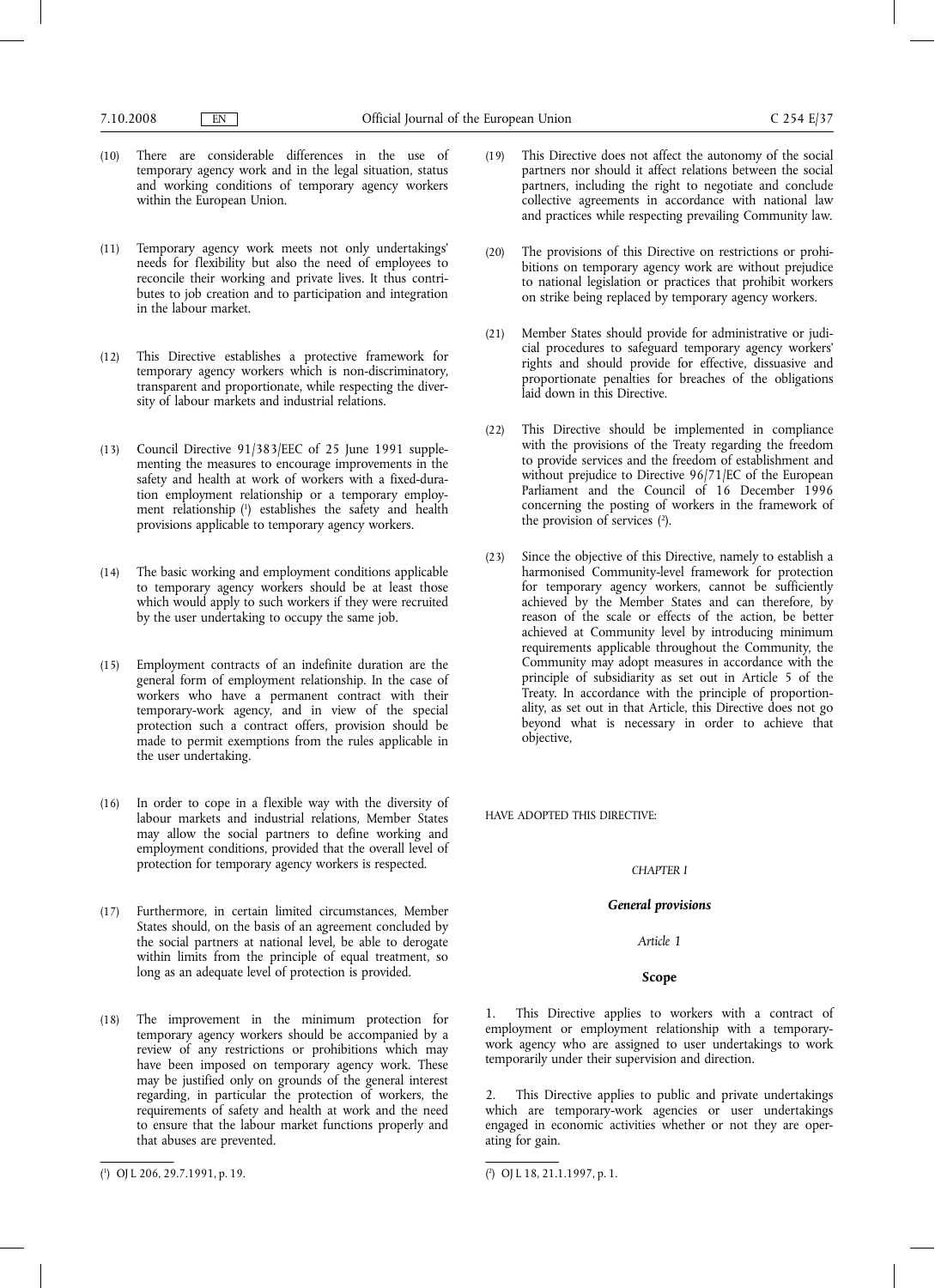3. Member States may, after consulting the social partners, provide that this Directive does not apply to employment contracts or relationships concluded under a specific public or publicly supported vocational training, integration or retraining programme.

### *Article 2*

# **Aim**

The purpose of this Directive is to ensure the protection of temporary agency workers and to improve the quality of temporary agency work by ensuring that the principle of equal treatment, as set out in Article 5, is applied to temporary agency workers, and by recognising temporary-work agencies as employers, while taking into account the need to establish a suitable framework for the use of temporary agency work with a view to contributing effectively to the creation of jobs and to the development of flexible forms of working.

### *Article 3*

# **Definitions**

- 1. For the purposes of this Directive:
- (a) 'worker' means any person who, in the Member State concerned, is protected as a worker under national employment law;
- (b) 'temporary-work agency' means any natural or legal person who, in compliance with national law, concludes contracts of employment or employment relationships with temporary agency workers in order to assign them to user undertakings to work there temporarily under their supervision and direction;
- (c) 'temporary agency worker' means a worker with a contract of employment or an employment relationship with a temporary-work agency with a view to being assigned to a user undertaking to work temporarily under its supervision and direction;
- (d) 'user undertaking' means any natural or legal person for whom and under the supervision and direction of whom a temporary agency worker works temporarily;
- (e) 'assignment' means the period during which the temporary agency worker is placed at the user undertaking to work temporarily under its supervision and direction;
- (f) 'basic working and employment conditions' means working and employment conditions laid down by legislation, regulations, administrative provisions, collective agreements and/or other binding general provisions in force in the user undertaking relating to:
	- (i) the duration of working time, overtime, breaks, rest periods, night work, holidays and public holidays;

(ii) pay.

2. This Directive shall be without prejudice to national law as regards the definition of pay, contract of employment or employment relationship, or worker.

Member States shall not exclude from the scope of this Directive workers, contracts of employment or employment relationships solely because they relate to part-time workers, fixed-term contract workers or persons with a contract of employment or employment relationship with a temporary-work agency.

### *Article 4*

### **Review of restrictions or prohibitions**

1. Prohibitions or restrictions on the use of temporary agency work shall be justified only on grounds of general interest relating in particular to the protection of temporary agency workers, the requirements of health and safety at work or the need to ensure that the labour market functions properly and abuses are prevented.

2. By … (\*), Member States shall, after consulting the social partners in accordance with national legislation, collective agreements and practices, review any restrictions or prohibitions on the use of temporary agency work in order to verify whether they are justified on the grounds mentioned in paragraph 1.

3. If such restrictions or prohibitions are laid down by collective agreements, the review referred to in paragraph 2 may be carried out by the social partners who have negotiated the relevant agreement.

4. Paragraphs 1, 2 and 3 shall be without prejudice to national requirements with regard to registration, licensing, certification, financial guarantees or monitoring of temporarywork agencies.

5. The Member States shall inform the Commission of the results of the review referred to in paragraphs 2 and 3 by … (\*).

### *CHAPTER II*

# *Employment and working conditions*

# *Article 5*

# **The principle of equal treatment**

1. The basic working and employment conditions of temporary agency workers shall be, for the duration of their assignment at a user undertaking, at least those that would apply if they had been recruited directly by that undertaking to occupy the same job.

<sup>(\*)</sup> Three years after the entry into force of this Directive.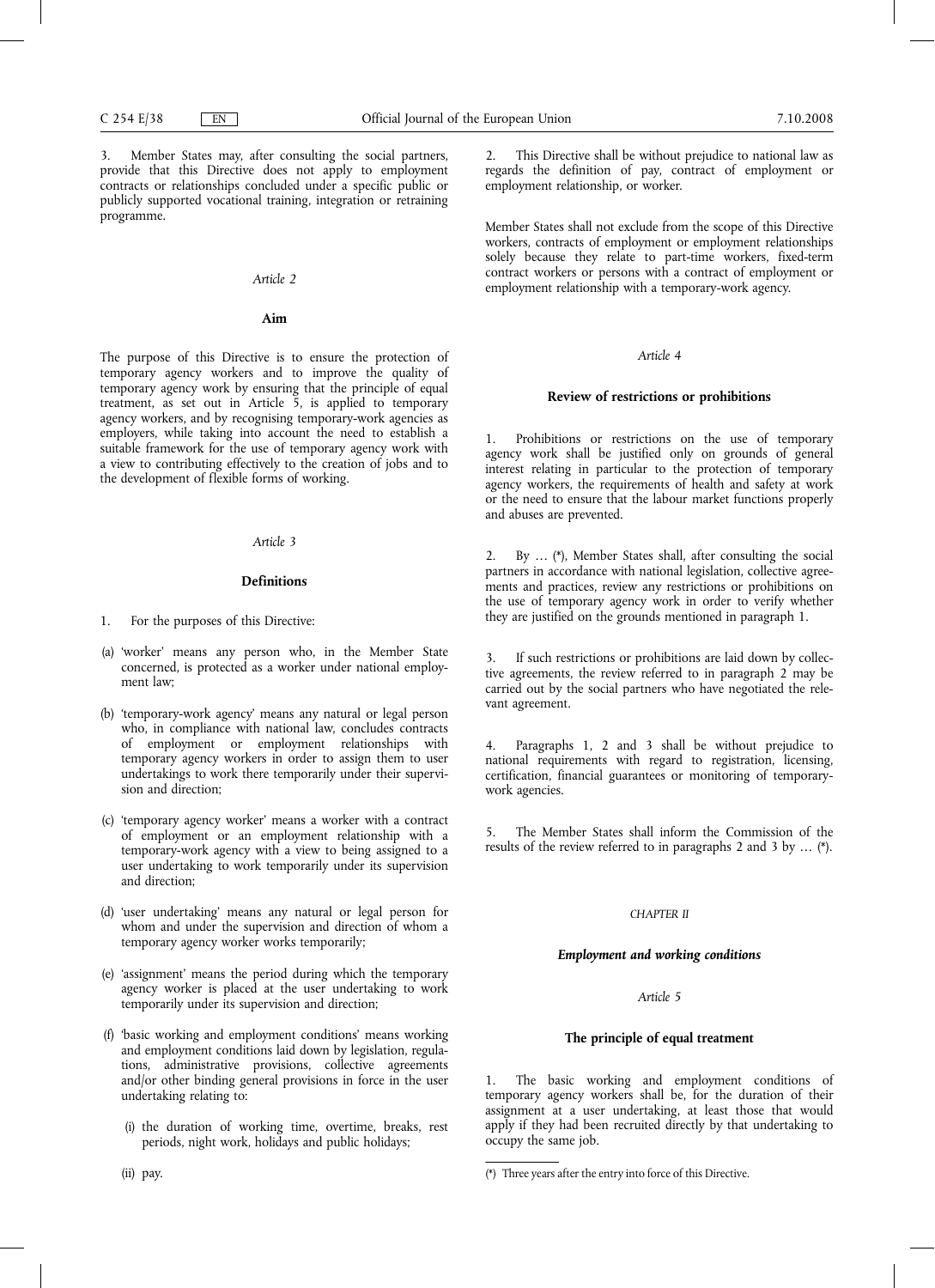For the purposes of the application of the first subparagraph, the rules in force in the user undertaking on:

- (a) protection of pregnant women and nursing mothers and protection of children and young people; and
- (b) equal treatment for men and women and any action to combat any discrimination based on sex, race or ethnic origin, religion, beliefs, disabilities, age or sexual orientation;

must be complied with as established by legislation, regulations, administrative provisions, collective agreements and/or any other general provisions.

2. As regards pay, Member States may, after consulting the social partners, provide that an exemption be made to the principle established in paragraph 1 where temporary agency workers who have a permanent contract of employment with a temporary-work agency continue to be paid in the time between assignments.

3. Member States may, after consulting the social partners, give them, at the appropriate level and subject to the conditions laid down by the Member States, the option of upholding or concluding collective agreements which, while respecting the overall protection of temporary agency workers, may establish arrangements concerning the working and employment conditions of temporary agency workers which may differ from those referred to in paragraph 1.

4. Provided that an adequate level of protection is provided for temporary agency workers, Member States in which there is either no system in law for declaring collective agreements universally applicable or no such system in law or practice for extending their provisions to all similar undertakings in a certain sector or geographical area, may, after consulting the social partners at national level and on the basis of an agreement concluded by them, establish arrangements concerning the basic working and employment conditions which derogate from the principle established in paragraph 1. Such arrangements may include a qualifying period for equal treatment.

The arrangements referred to in this paragraph shall be in conformity with Community legislation and shall be sufficiently precise and accessible to allow the sectors and firms concerned to identify and comply with their obligations. In particular, Member States shall specify in application of Article 3(2) whether occupational social security schemes, including pension, sick pay or financial participation schemes are included in the basic working and employment conditions referred to in paragraph 1. Such arrangements shall also be without prejudice to agreements at national, regional, local or sectoral level that are no less favourable to workers.

5. Member States shall take appropriate measures, in accordance with national law and/or practice, with a view to preventing misuse in the application of this Article and, in particular, to preventing successive assignments designed to circumvent the provisions of this Directive. They shall inform the Commission about such measures.

*Article 6*

# **Access to employment, collective facilities and vocational training**

1. Temporary agency workers shall be informed of any vacant posts in the user undertaking to give them the same opportunity as other workers in that undertaking to find permanent employment. Such information may be provided by a general announcement in a suitable place in the undertaking for which and under whose supervision temporary agency workers are engaged.

2. Member States shall take any action required to ensure that any clauses prohibiting or having the effect of preventing the conclusion of a contract of employment or an employment relationship between the user undertaking and the temporary agency worker after his assignment are null and void or may be declared null and void.

This paragraph is without prejudice to provisions under which temporary agencies receive a reasonable level of recompense for services rendered to user undertakings for the assignment, recruitment and training of temporary agency workers.

3. Temporary-work agencies shall not charge workers any fees, in exchange for arranging for them to be recruited by a user undertaking, or for concluding a contract of employment or an employment relationship with a user undertaking after carrying out an assignment in that undertaking.

4. Without prejudice to Article 5(1), temporary agency workers shall be given access to the amenities or collective facilities in the user undertaking, in particular any canteen, child-care facilities and transport services, under the same conditions as workers employed directly by the undertaking, unless the difference in treatment is justified by objective reasons.

5. Member States shall take suitable measures or shall promote dialogue between the social partners, in accordance with their national traditions and practices, in order to:

- (a) improve temporary agency workers' access to training and to child-care facilities in the temporary-work agencies, even in the periods between their assignments, in order to enhance their career development and employability;
- (b) improve temporary agency workers' access to training for user undertakings' workers.

#### *Article 7*

### **Representation of temporary agency workers**

1. Temporary agency workers shall count, under conditions established by the Member States, for the purposes of calculating the threshold above which bodies representing workers provided for under Community and national law and collective agreements are to be formed at the temporary-work agency.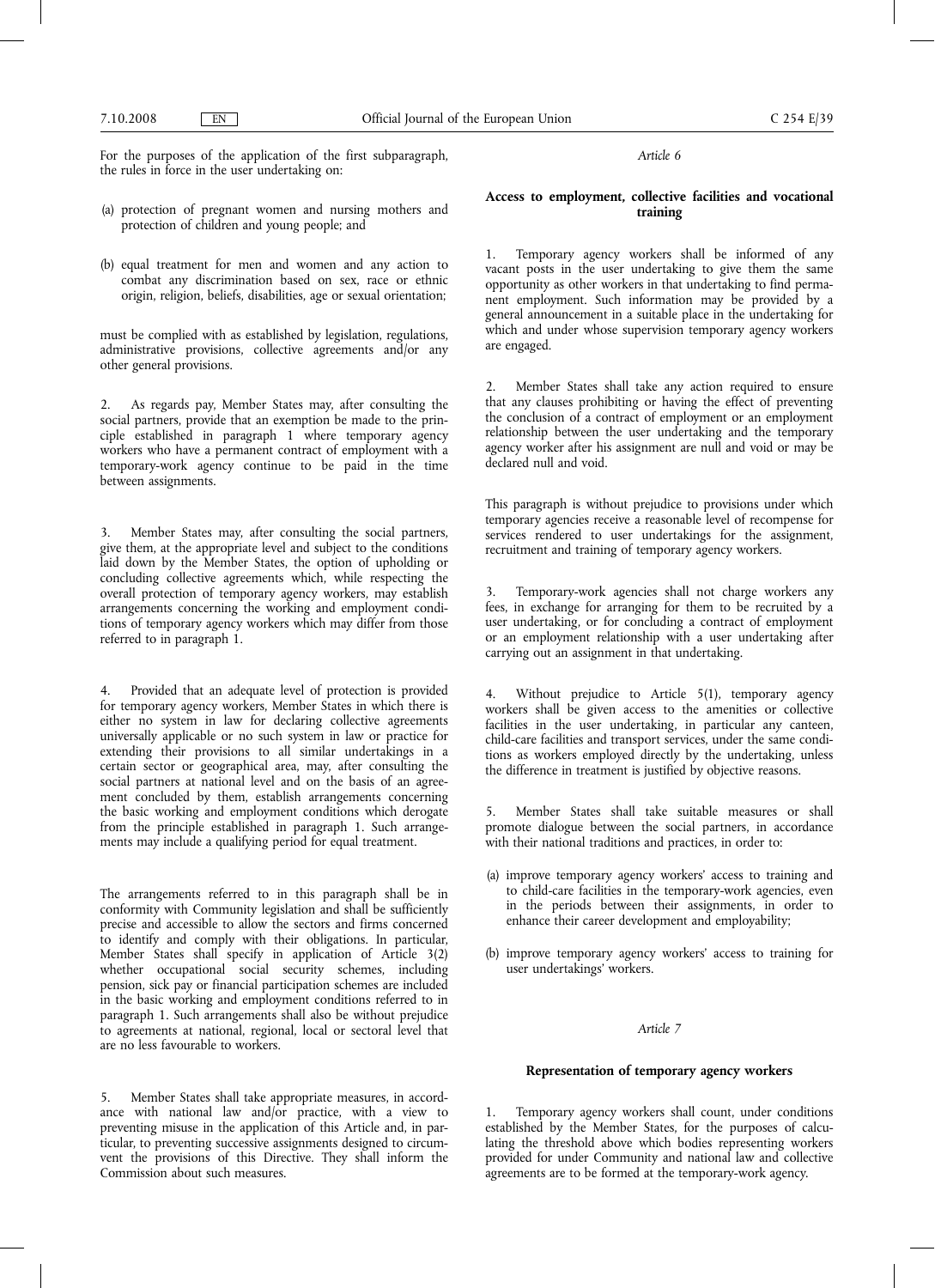2. Member States may provide that, under conditions that they define, temporary agency workers count for the purposes of calculating the threshold above which bodies representing workers provided for by Community and national law and collective agreements are to be formed in the user undertaking, in the same way as if they were workers employed directly for the same period of time by the user undertaking.

3. Those Member States which avail themselves of the option provided for in paragraph 2 shall not be obliged to implement the provisions of paragraph 1.

#### *Article 8*

### **Information of workers' representatives**

Without prejudice to national and Community provisions on information and consultation which are more stringent and/or more specific and in particular Directive 2002/14/EC of the European Parliament and of the Council of 11 March 2002 establishing a general framework for informing and consulting employees in the European Community (1), the user undertaking must provide suitable information on the use of temporary agency workers when providing information on the employment situation in that undertaking to bodies representing the workers set up in accordance with national and Community legislation.

#### *CHAPTER III*

#### *Final provisions*

## *Article 9*

#### **Minimum requirements**

1. This Directive is without prejudice to the Member States' right to apply or introduce legislative, regulatory or administrative provisions which are more favourable to workers or to promote or permit collective agreements concluded between the social partners which are more favourable to workers.

2. The implementation of this Directive shall under no circumstances constitute sufficient grounds for justifying a reduction in the general level of protection of workers in the fields covered by this Directive. This is without prejudice to the rights of Member States and/or management and labour to lay down, in the light of changing circumstances, different legislative, regulatory or contractual arrangements to those prevailing at the time of the adoption of this Directive, provided always that the minimum requirements laid down in this Directive are respected.

### *Article 10*

#### **Penalties**

1. Member States shall provide for appropriate measures in the event of non-compliance with this Directive by the temporary-work agency or the user undertaking. In particular, they shall ensure that adequate administrative or judicial procedures are available to enable the obligations deriving from this Directive to be enforced.

2. Member States shall lay down rules on penalties applicable in the event of infringements of national provisions implementing this Directive and shall take all necessary measures to ensure that they are applied. The penalties provided for must be effective, proportionate and dissuasive. Member States shall notify these provisions to the Commission by … (\*). Member States shall notify to the Commission any subsequent amendments to those provisions in good time. They shall, in particular, ensure that workers and/or their representatives have adequate means of enforcing the obligations under this Directive.

### *Article 11*

#### **Implementation**

1. Member States shall adopt and publish the laws, regulations and administrative provisions necessary to comply with this Directive by … (\*), or shall ensure that the social partners introduce the necessary provisions by way of an agreement, whereby the Member States must make all the necessary arrangements to enable them to guarantee at any time that the objectives of this Directive are being attained. They shall forthwith inform the Commission thereof.

When Member States adopt these measures, they shall contain a reference to this Directive or shall be accompanied by such reference on the occasion of their official publication. The methods of making such reference shall be laid down by Member States.

### *Article 12*

### **Review by the Commission**

By … (\*\*), the Commission shall, in consultation with the Member States and social partners at Community level, review the application of this Directive with a view to proposing, where appropriate, the necessary amendments.

#### *Article 13*

### **Entry into force**

This Directive shall enter into force on the day of its publication in the *Official Journal of the European Union*.

# *Article 14*

#### **Addressees**

This Directive is addressed to the Member States.

Done at …

*For the European Parliament The President*

…

*For the Council The President*

…

<sup>(</sup> 1 ) OJ L 80, 23.3.2002, p. 29.

<sup>(\*)</sup> Three years after the entry into force of this Directive.

<sup>(\*\*)</sup> Five years after the adoption of this Directive.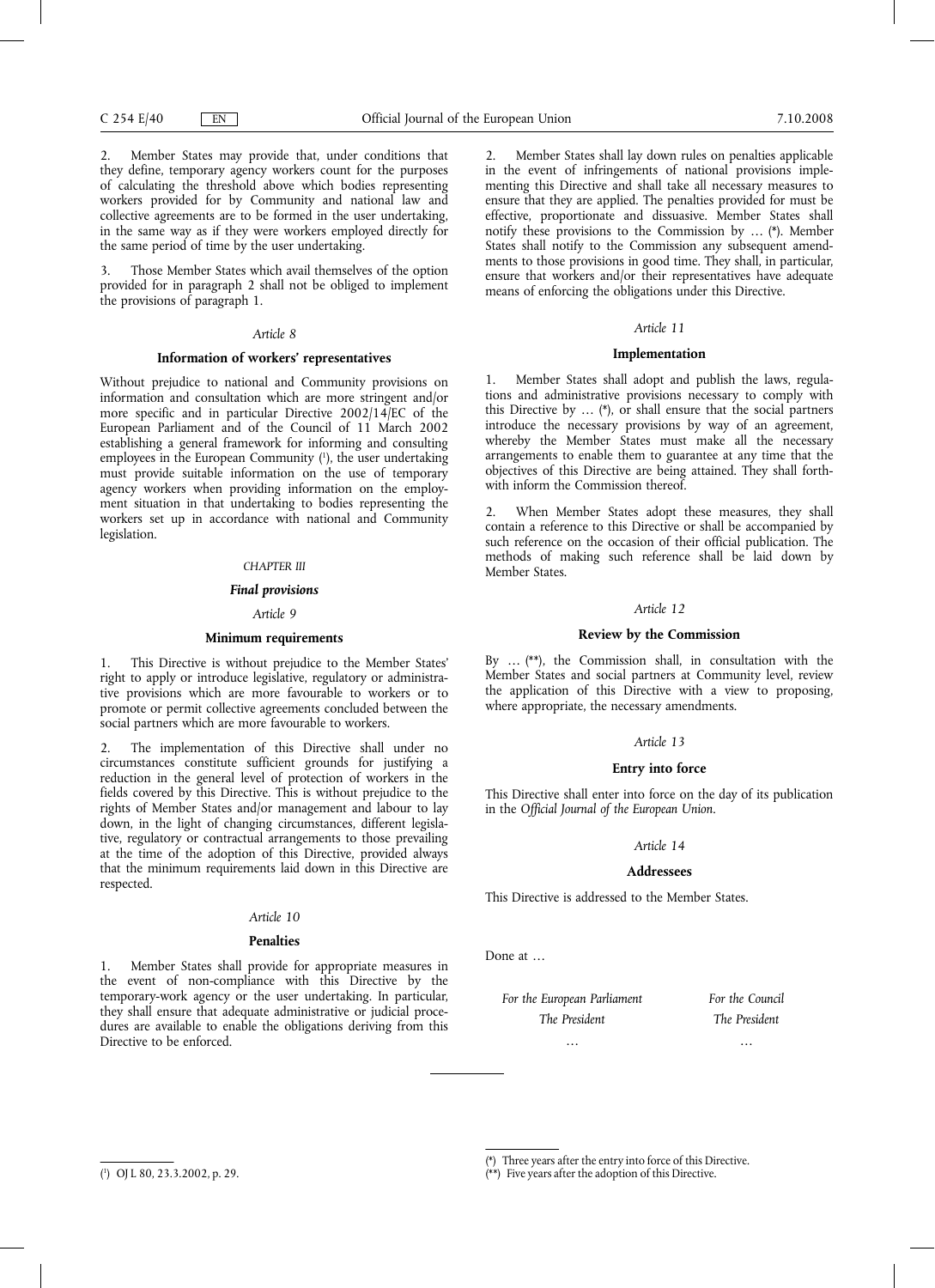# **STATEMENT OF THE COUNCIL'S REASONS**

# I. **INTRODUCTION**

On 20 March 2002, the Commission adopted in the context of the Lisbon strategy a proposal for a Directive concerning 'working conditions for temporary workers' to better reconcile flexibility in labour markets and job security, and create more and better jobs.

Acting in accordance with Article 251 of the Treaty, the European Parliament delivered its opinion on first reading on 21 November 2002.

The Economic and Social Committee gave its opinion on the Commission's proposal on 19 September 2002.

The Committee of the Regions stated in a letter dated 23 May 2002 that it would not be submitting an opinion on the proposal for a Directive.

On 28 November 2002, the Commission adopted an amended proposal, taking into account the opinion of the European Parliament.

The Council reached political agreement on a Common Position by qualified majority during its session of 9 and 10 June 2008, in parallel with a political agreement, also by qualified majority, on the Working Time Directive.

In accordance with Article 251(2) of the EC Treaty, the Council formally adopted its Common Position by qualified majority on 15 September 2008.

# II. **OBJECTIVE**

The objective of the draft Directive is to ensure the protection of temporary agency workers and to improve the quality of temporary agency work by ensuring that the principle of equal treatment is applied to temporary agency workers and by recognising temporary work agencies as employers. The draft Directive also aims at establishing a suitable framework for the use of temporary agency work with a view to contributing effectively to the creation of jobs and to the development of flexible forms of working.

### III. **ANALYSIS OF THE COMMON POSITION**

1. GENERAL OBSERVATIONS

According to Article 137(1) of the Treaty '*the Community shall support and complement the activities of the Member States in*' a number of fields, including '*working conditions*'.

Article 137(2) of the Treaty states that the Council '*may adopt, by means of directives, minimum requirements for gradual implementation, having regard to the conditions and technical rules obtaining in each of the Member States*'.

The Council's Common Position is in accordance with the objectives of Article 137(2) of the Treaty in the area covered, since it is designed to ensure the protection of temporary agency workers and to improve the quality of temporary agency work. In addition, the Common Position also takes into account the need to establish a suitable framework for the use of temporary agency work with a view to contributing to the creation of jobs and to the development of flexible forms of working.

The Common Position respects the objectives put forward by the Commission and supported by Parliament, in particular that the principle of equal treatment from day one should be the general rule. In general, it includes a majority of the amendments resulting from Parliament's first reading of the Commission's proposal.

### 2. STRUCTURE AND KEY ELEMENTS

# 2.1. **General structure and the title of the Directive**

The general structure of the Common Position is in line with the general structure of the Commission's amended proposal. Concerning the title of the Directive, the Council has followed the Commission's amended proposal and opted for a more general title: the Directive on temporary agency work. It is to be noted that, in a number of instances, the Council's Common Position clarifies the key terms and expressions, in particular by using consistently the English terms 'temporary agency worker' and 'temporary work agency'.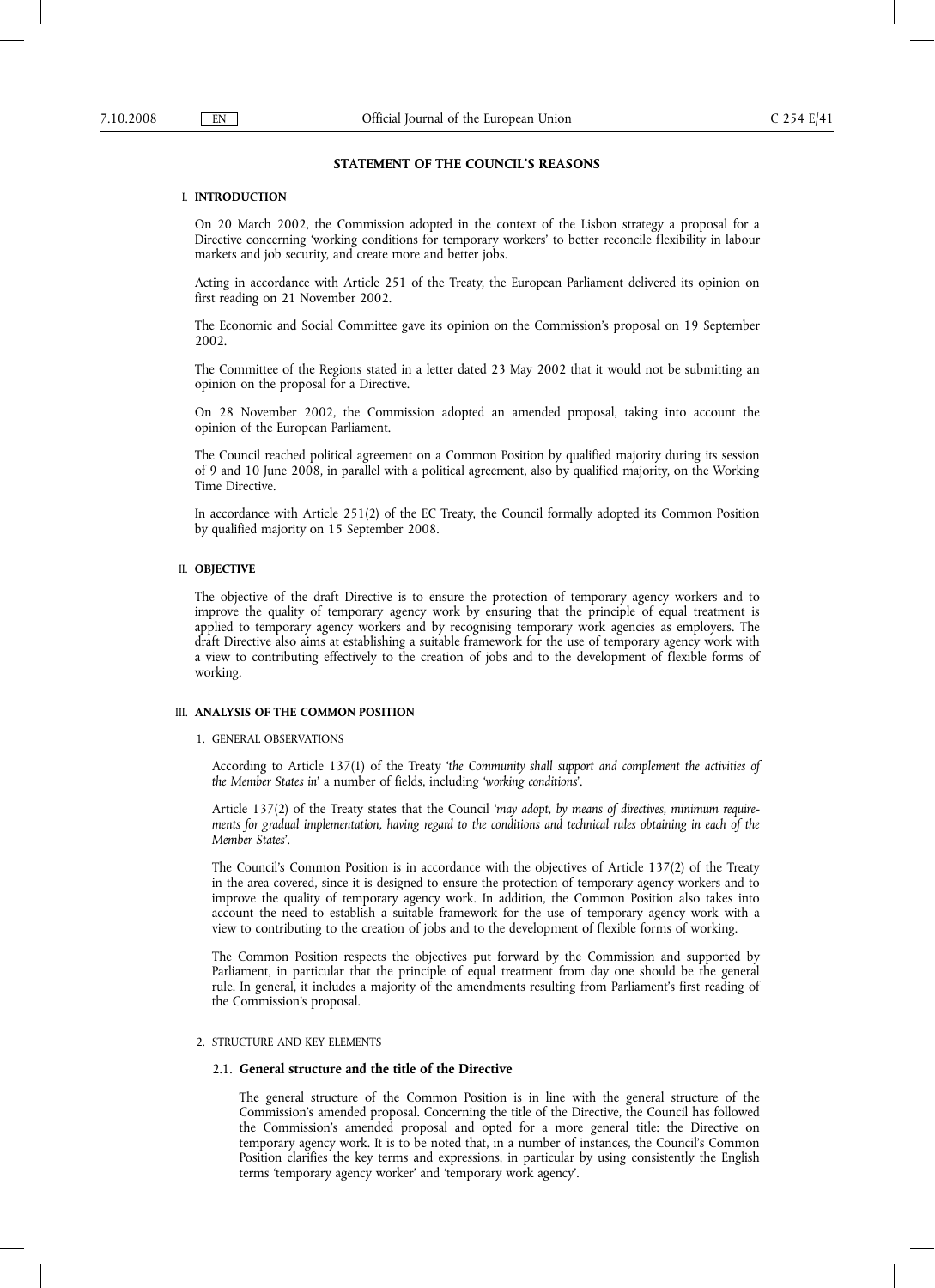#### 2.2. **Main differences from the Commission's amended proposal**

In Article 4 on the review of restrictions and prohibitions on the use of temporary agency work, while essentially following the spirit of the Parliament's Amendment 34, the Council added a new paragraph 3 concerning the review of agreements negotiated by the social partners. The Council considered that, in order to respect their autonomy, the social partners should themselves review whether the restrictions and prohibitions negotiated by them were justifiable on the grounds set out in the first paragraph of Article 4. The Council did not consider it necessary to retain an explicit reference to the discontinuation of unjustified restrictions and prohibitions.

While generally following the Commission's amended proposal, the Council modified Article 5(3) and substantially reformulated Article 5(4) and (5). The Council also considered that the principle of equal treatment from day one should be the general rule. Any treatment of temporary agency workers differing from that principle should be agreed by the social partners, either through collective bargaining or through social partner agreements concluded at national level. In the light of the modifications made to Article 5(3) to (5), a specific exemption for short-term contracts (six weeks or shorter), as envisaged in the Commission's amended proposal, was therefore no longer considered necessary or appropriate.

In Article 5(3) and (4), as in a number of other instances, the Common Position reflects those of the Parliament's amendments which stress the importance of the role of social partners in negotiating arrangements on working and employment conditions. In Article 5(5), the Common Position echoes the Parliament's concerns in relation to the prevention of misuse.

In Article 10, the Council's Common Position includes a new paragraph 1 concerning measures the Member States are expected to take in order to ensure compliance with the Directive by temporary work agencies and user undertakings.

The Council considered that the Member States would need three years to implement the Directive, while the Commission had proposed a two-year implementation period (Article 11).

In addition, a number of recitals have been updated and modified, in order both to explain the modifications introduced by the Council to the Commission's amended proposal and to describe developments since the amended proposal was published in 2002. For example, references to the relaunch of the Lisbon Strategy, in 2005, and to the agreed common principles of flexicurity, endorsed by the European Council in December 2007, were included in recitals 8 and 9.

### 3. THE EUROPEAN PARLIAMENT'S AMENDMENTS IN FIRST READING

### 3.1. **European Parliament amendments adopted by the Council**

Altogether 26 amendments (numbers 1, 15, 19, 20, 23, 26, 27, 28, 29, 30, 31, 32, 33, 34, 35, 36, 40, 42, 43, 46, 47, 48, 49, 51, 85 and 86) are taken up in their entirety, if not word-for-word then at least in spirit, in the Common Position.

Specifically, the Council accepted Amendment 1 to the title, three amendments to the recitals (Amendments 15, 19 and 20) as well as a number of amendments to the following Articles: Article 1 on the scope (Amendment 23), Article 2 on the aim of the Directive (26), Article 3 on definitions (27-33 and 85), Article 4 on the review of restrictions and prohibitions (34-36), Article 5 on the principle of equal treatment (40, 42, 43 and 86), Article 6 on access to employment, collective facilities and vocational training (46-49), and Article 7 on the representation of temporary agency workers (51).

It is to be noted that some amendments have been included in another part of the text of the Common Position than originally suggested by the Parliament. For example, a part of Amendment 32 is reflected in Article 5(1) and not in Article 3(1)(d). Another example is Amendment 36 that, rather than in Article 4, is reflected in a more general form in recital 20.

# 3.2. **European Parliament amendments adopted partially by the Council**

Amendment 4 on '*new forms of regulated flexibility*' is reflected in spirit in the text of recital 9; however, the Council considered it appropriate to update the text of the recital and to refer to the common principles of flexicurity agreed in 2007, rather than use the formulation suggested by the Parliament in its first reading opinion.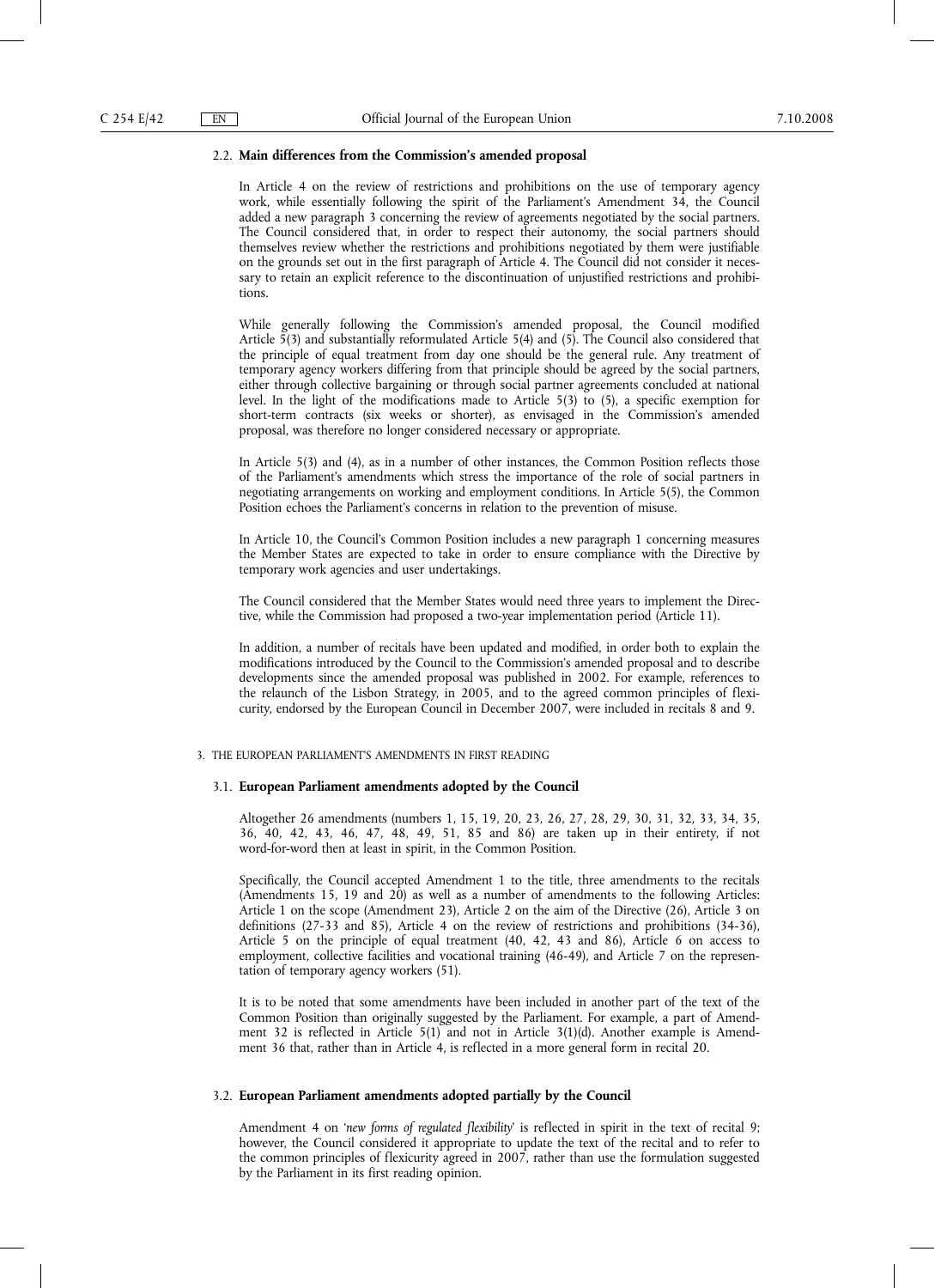Amendment 6 is accepted in spirit, as recital 5 specifies the links between this Directive and Directive 1999/70/EC of 28 June 1999 on fixed-term work. Concerning this amendment, the Common Position follows the amended proposal of the Commission.

The thrust of Amendment 12, on employment contracts of an indefinite duration being the general form of employment relationship, is included in recital 15.

The underlying objectives of Amendment 18, on allowing the social partners to negotiate and define the basic working and employment conditions of temporary agency workers when these differ from the principle of equal treatment, are included in the Common Position (see recitals 16 and 17 and Article  $5(3)$  and  $(4)$ ).

Amendment 24 is accepted partly as it is useful to clarify, in line with the amended proposal, that both user undertakings and temporary work agencies are covered by the Directive. However, it would not be appropriate to allow Member States to exclude certain undertakings from the principle of equal treatment (the last part of the amendment).

Amendment 54 (on job creation, on making temporary agency work more attractive and on recognising different national circumstances) is accepted in spirit in Article 2 (the aim of the Directive), which now includes the wording '*while taking into account the need for establishing a suitable framework for the use of temporary agency work with a view to contributing effectively to the creation of jobs and to the development of flexible forms of working*'. The need for taking into account different national circumstances is explicitly referred to in recitals 12, 16, 17 and 19.

Amendment 87 is partly taken up in Article 5(1); while the first part of the amendment (on the principle of equal treatment) was included in the Commission's amended proposal and is taken over by the Council in its Common Position, the second part had become redundant as the concept of 'comparable worker' had been removed from the text (cf. Amendment 28 accepted by the Commission and the Council).

In line with the Commission's amended proposal, Amendment 92 is partly accepted in Article 5(3). It was, however, considered appropriate to state specifically that the social partner agreements should respect '*the overall protection of temporary agency workers*' when establishing arrangements concerning working and employment conditions differing from the principle of equal treatment.

# 3.3. **European Parliament's amendments not adopted by the Council**

The Council did not consider it advisable to include amendments 3, 5, 7, 8, 9, 10, 11, 12 (first part), 13, 16, 21, 22, 25, 44, 45, 52, 53, 71, 84, 88, 91, 93, 94 and 95 in its Common Position, for the following reasons:

(i) *Recitals*

There was no specific need for the text to explain in the recitals certain historical developments concerning temporary agency work or the draft Directive; therefore the Council followed the Commission's amended proposal in rejecting Amendments 3, 5, 7 and 11 as well as the first part of Amendment 12.

In line with the Commission's amended proposal, Amendments 8, 9, 10, 13 and 84 were not adopted by the Council. The amendments contained specific examples of how temporary agency work could either help or harm temporary agency workers themselves (women, workers with interrupted work histories, etc.) or user undertakings (especially small and medium-sized undertakings), or affect systems or traditions of industrial relations.

Amendments 16 and 94 had become redundant as the Commission's amended proposal no longer contained the former recital 16 on when differences in treatment would be considered acceptable.

The reasons explained in connection with Article 7 (see point (v) below) apply also to the rejection of Amendment 21 on information, consultation and participation of employees.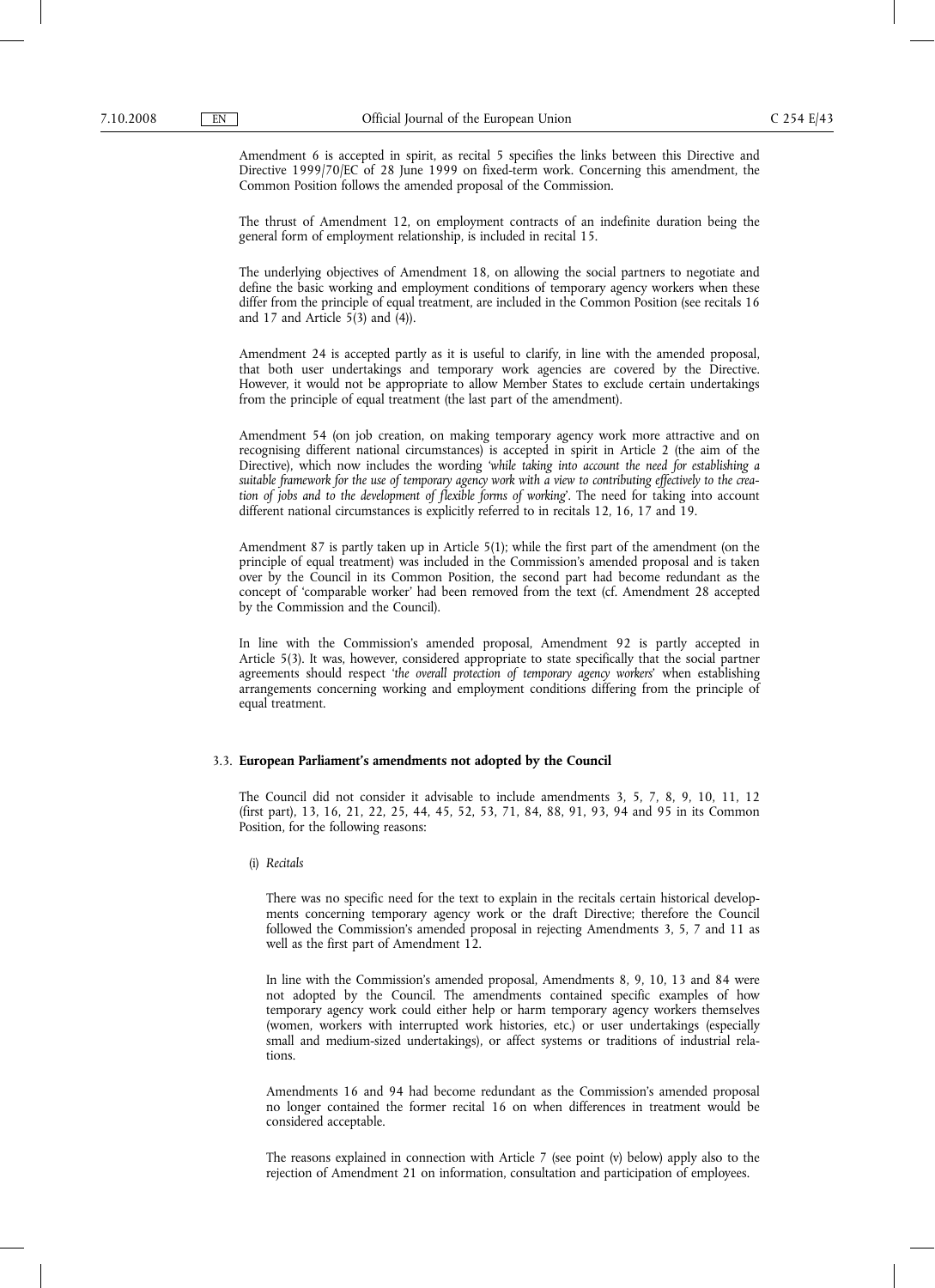Amendment 22 concerning cross-border labour mobility (accepted by the Commission), which could be considered as an example, is not included in the Common Position as the text is not limited in any specific way to cross-border mobility.

The Council reworded recital 12 making it substantially shorter. Some aspects of Amendment 93 (e.g. the call for clarity concerning the rights of temporary agency workers and concerning the status of temporary work agencies as employers) have, however, been included in the redrafted text of the recital.

While recital 15 on temporary agency workers with a permanent contract with their agency has been strengthened by the Council by adding a sentence on employment contracts of an indefinite duration being the general form of employment relationship, the Common Position does not include the more detailed wording of Amendment 88 on what such permanent contracts should offer to a temporary agency worker.

(ii) *Article 1 — Scope*

Following the Commission's amended proposal, the Council did not accept Amendment 25 which would have extended the possibility of not applying the Directive to employment contracts or relationships concluded under specific training programmes without any public support.

(iii) *Article 4 — Review of restrictions and prohibitions*

In its Amendment 91, the Parliament called for a comprehensive review of national legislations concerning temporary agency workers. The Council, like the Commission in its amended proposal, considered that this would be outside the scope of the Directive.

(iv) *Article 5 — The principle of equal treatment*

Following the amended proposal, Amendment 39 (on non-discrimination) was considered redundant in view of the incorporation in the text of Article 5(1) of relevant elements of Amendment 32.

While Amendment 44 has became redundant, as Article 5(5) of the amended proposal was not included in the Common Position, it should be noted that the spirit of the amendment was followed in the general thrust of the text calling for the respect of different national practices.

Amendment 45 on safety and health at work and on safety training was considered superfluous as the relevant Community legislation on safety and health at work, and especially Directive 91/383/EEC supplementing the measures to encourage improvements in the safety and health at work of workers with a fixed-duration employment relationship or a temporary employment relationship, would in any event have to be applied. Therefore, the Council followed the Commission's amended proposal in rejecting this amendment.

### (v) *Article 7 — Representation of temporary agency workers*

Amendment 95, with its accompanying Amendment 21 to recital 21, was not adopted as it went beyond the scope of the article on the representation of temporary agency workers.

In this context it should be noted that Article 8 of the Common Position includes a reference to Directive 2002/14/EC establishing a general framework for informing and consulting employees in the European Community.

(vi) *Article 10 — Penalties*

The Council considers that the wording '*workers and/or their representatives*' in Article 10(2) correctly takes into account the variety of different situations in the labour markets of the Member States. The Common Position therefore maintains that expression, rejecting Amendment 52.